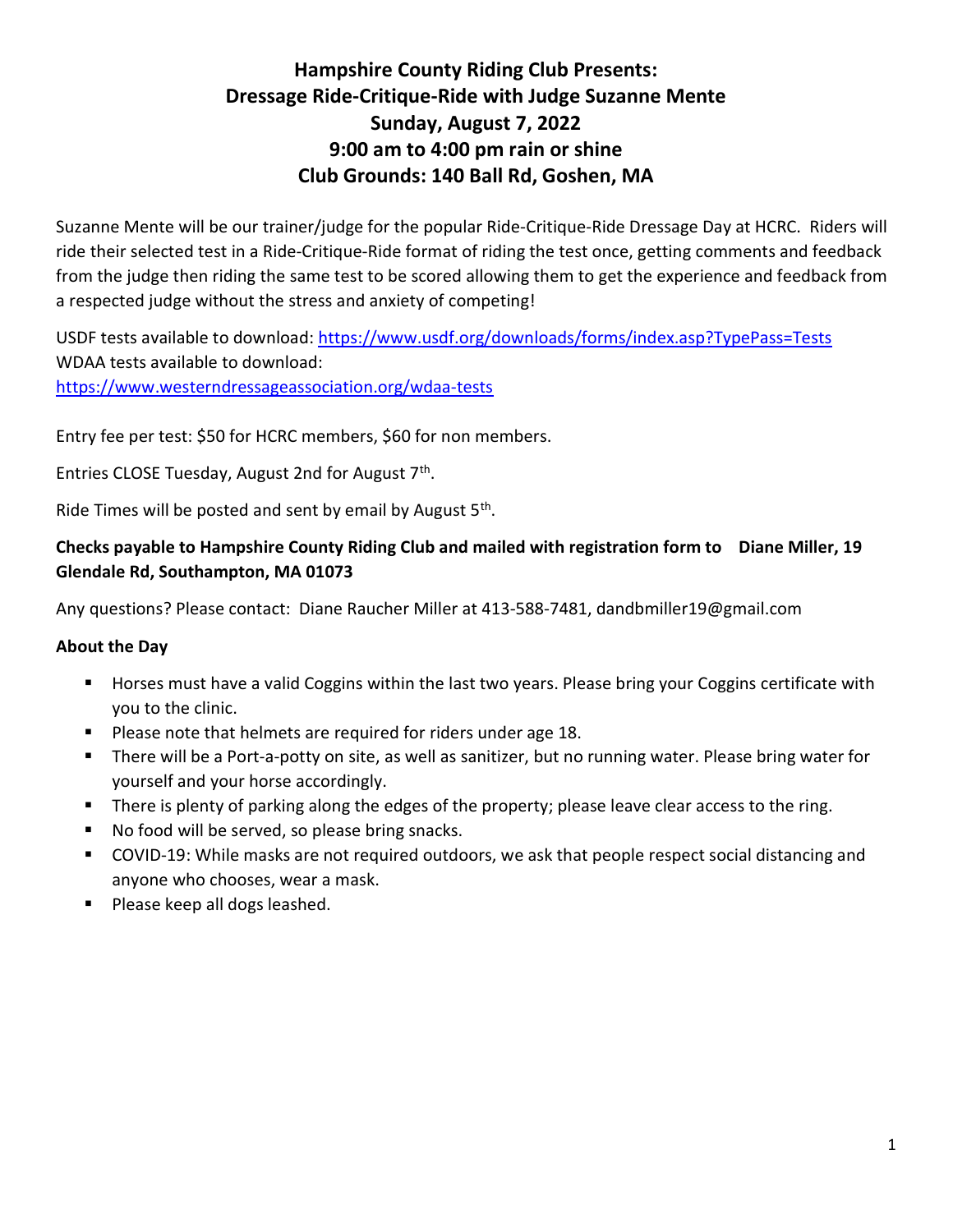## HCRC August 7<sup>th</sup> 2022 Dressage Ride-Critique-Ride Registration

| Current Member (Circle One): Y N |
|----------------------------------|
|                                  |
|                                  |
|                                  |
|                                  |
|                                  |

Please Circle Test choice - others available by request (printing only those tests requested, so be sure to specify).

- o USDF Intro Level Walk/Trot- Test A or B
- o USDF Intro W/T/C Test C
- o USDF Training Test 1
- o USDF Training Test 2
- o USDF Training Test 3
- o Other USDF: \_\_\_\_\_\_\_\_\_\_\_\_\_\_\_\_\_\_\_\_\_\_\_\_\_\_\_\_\_\_\_\_\_\_\_\_\_\_\_\_\_
- o WDAA Intro Level Test 1
- o WDAA Intro Level Test 2
- o WDAA Intro Level Test 4
- o WDAA Basic Level Test 1
- o WDAA Basic Level 2
- o WDAA Basic Level 3
- o WDAA Basic Level 4
- o Other WDAA: \_\_\_\_\_\_\_\_\_\_\_\_\_\_\_\_\_\_\_\_\_\_\_\_\_\_\_\_\_\_\_\_\_\_\_\_\_\_\_\_\_

### Payment Information

Your spot is not reserved until we receive your payment.

Checks payable to Hampshire County Riding Club and mailed with registration form to Diane Miller, 19 Glendale Rd, Southampton, MA 01073

### Please use the following to calculate your fee:

- $\bigcirc$  # of tests \_\_\_\_\_\_ HCRC Member \$50 each
- ⃝ # of tests \_\_\_\_\_ Non Member \$60 each
- $\bigcirc$  Audit Only Free for Members, \$25 for Non-Members

\_\_\_\_\_\_ Total Enclosed Date Rec'd\_\_\_\_\_\_\_\_\_\_\_\_ Check No: \_\_\_\_